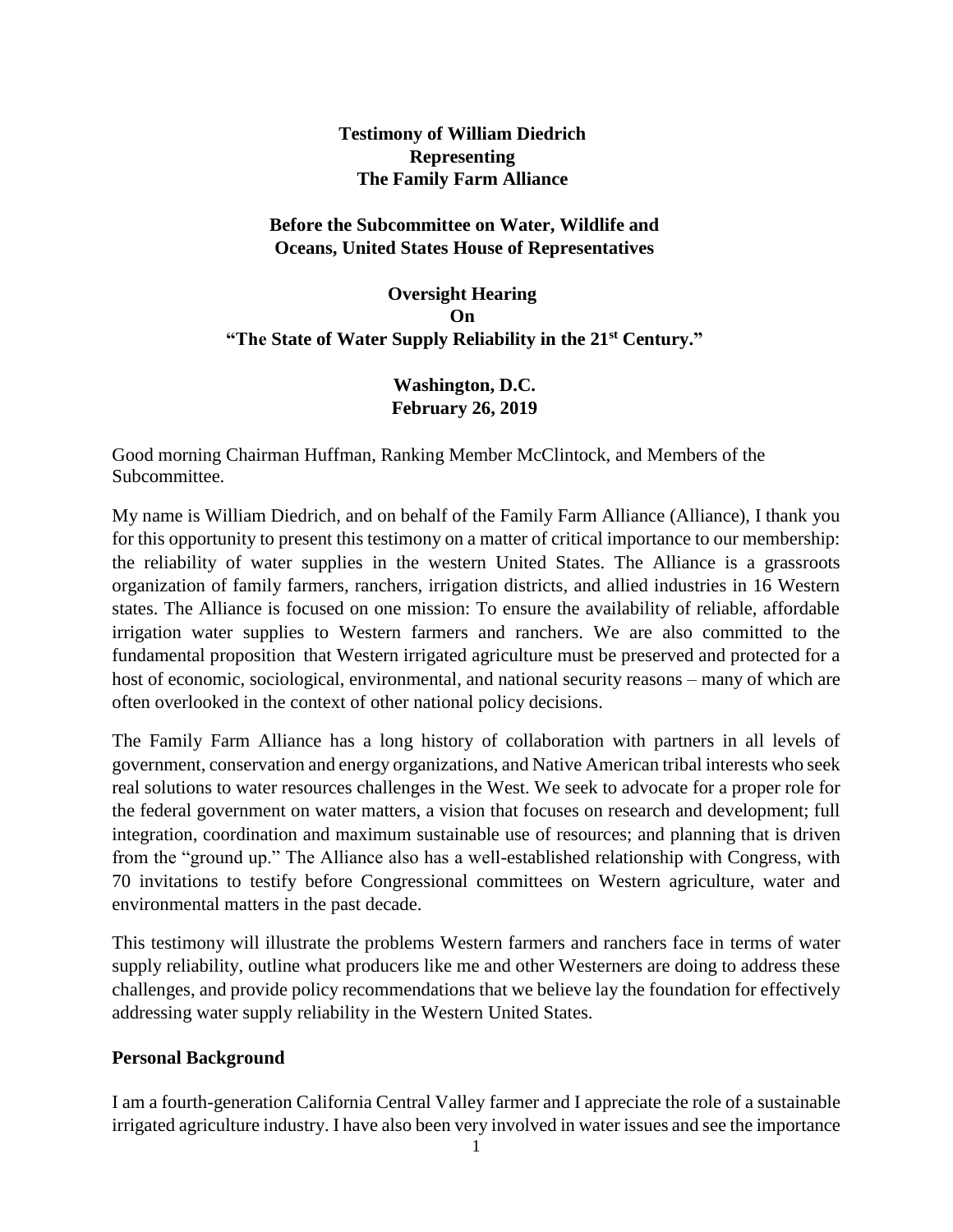of reliable water for the many important needs that exist. At my core, I am a Californian and an American, and I believe the health of our communities, our ecosystems and our farmers and ranchers are directly related to our prosperity as a state and a Nation. Water shortages affect all sectors of the Western economy, creating problems for cities and towns, manufacturers, builders, service providers, and individual citizens that are just as challenging as the difficulties faced by farmers and ranchers. The environment, too, is stressed by water shortages. In many areas of the West, we see fish and wildlife, plentiful or endangered, struggling to adapt and survive in extremely harsh conditions during times of drought.

Water connects us all – farms, cities and the environment – and while decreased water supply reliability presents unique problems for each sector, our solutions should be interconnected and mutually beneficial – not divisive. That requires a willingness of all parties, including federal agencies, to be creative and flexible. That is happening in some places. In other places, it's not. The most helpful thing that Congress can do for states suffering from a lack of water supply reliability is to encourage, demand, and even mandate, where necessary, creativity, innovation and flexibility on the part of federal water management and regulatory agencies.

The Family Farm Alliance is an organization made up of farmers and ranchers in the West, but the water shortage problems we all face vary by region, topography, climate, soil conditions, hydrology, and crop. These problems have some elements in common, including inadequate or deteriorating water storage infrastructure, inflexible or outdated operational requirements and regulatory conditions, and government agencies that are not nimble enough, or not motivated, to seek out and embrace better ways of doing things to ensure the most benefit for the broadest suite of public interests. Solutions also vary by state or by region, but they, too, are characterized by certain common elements, including creativity, flexibility and balance. I will discuss water supply reliability issues in a few different areas of the West, as well as some examples of successful solutions and potential solutions. Since I'm from California, I'll begin there.

#### **Recovering from the 2012-2016 California Drought**

California is still recovering from the 2012-2016 drought, the worst drought in its recorded history. Record dry conditions, coupled with water supply reductions related to regulatory actions and aging water storage and conveyance infrastructure, resulted in water supply reductions or constraints for most sectors in California. In 2014, vast areas of farm land in the San Joaquin and Sacramento Valleys received no surface water at all  $-$  a 100% reduction. Those same areas were again zero-ed out in 2015. Overall, agricultural water supplies in the Central Valley have had their reliability reduced by 65% since 1992. During the drought, nearly 75% of the state's irrigated farm land (seven million acres), received 20% or less of its normal surface water supply and according to the California Department of Water Resources (DWR), nearly 692,000 acres of farmland were fallowed in 2014 as a result of water shortages.

During the height of the recent drought, for two years in a row, many agricultural water users received no allocations at all from the federal Central Valley Project (CVP), one of the largest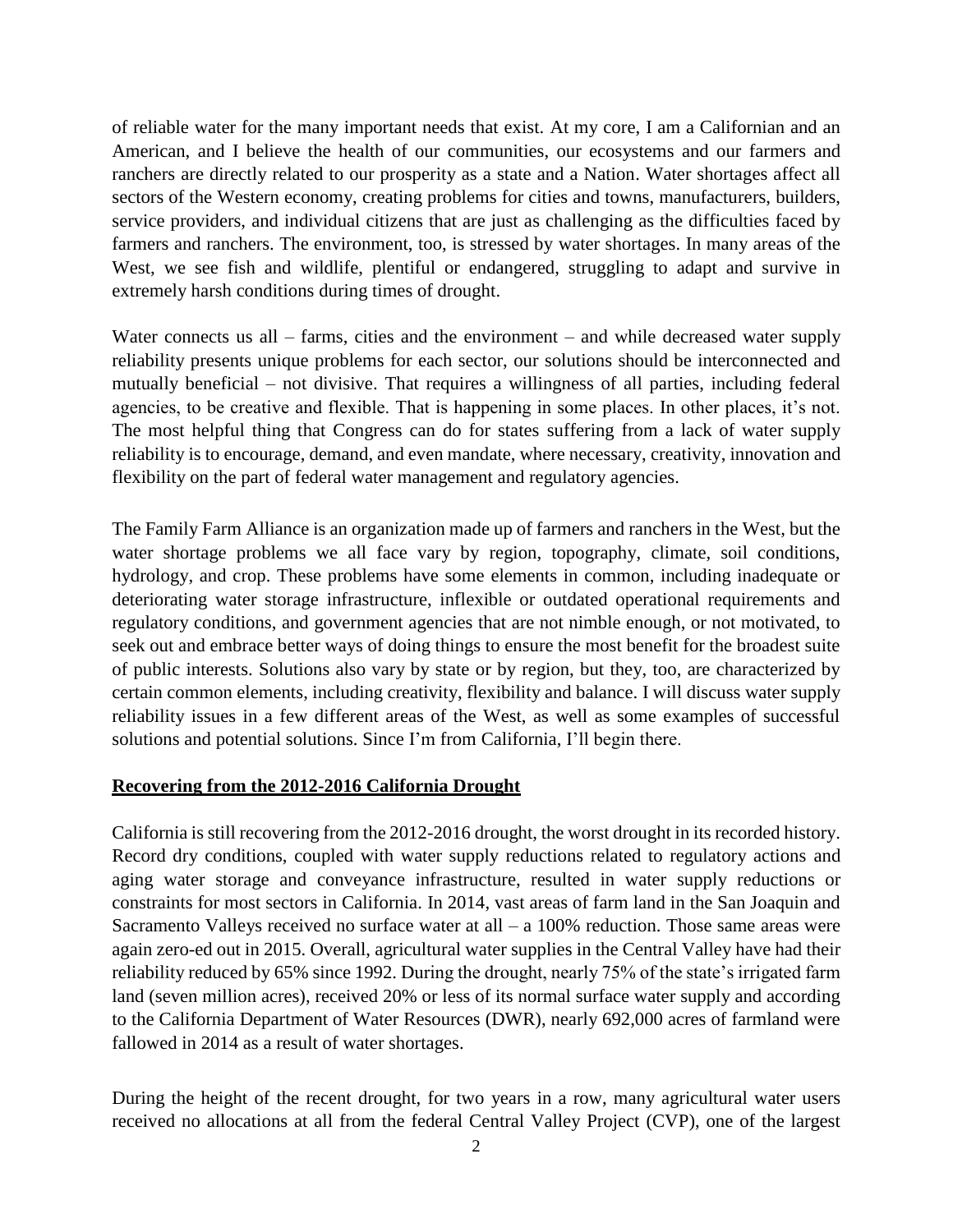water projects in the world. Table 1 shows the CVP allocations from 2014-2016. In both 2014 and 2015 no surface water supplies were allocated to water users on the Tehama-Colusa Canal, and in the San Luis Unit and Friant Division of the CVP. Settlement contractors, primarily agricultural water users, have water rights that pre-date the federal project, making them priority rights on the system, yet even allocations to those senior water rights holders were reduced during the drought.

| <b>Contractors</b>                           | <b>Percent Supply</b> |          |          |
|----------------------------------------------|-----------------------|----------|----------|
|                                              | 05/13/14              | 02/27/15 | 07/18/16 |
| <b>North of Delta</b>                        |                       |          |          |
| Agricultural Contractors (Ag)                | $0\%$                 | $0\%$    | 100%     |
| Urban Contractors (M&I)                      | 50%                   | 25%      | 100%     |
| Wildlife Refuges                             | 75%                   | 75%      | 100%     |
| Settlement Contractors / Senior Water Rights | 75%                   | 75%      | 100%     |
| <b>American River M&amp;I Contractors</b>    | 50%                   | 25%      | 100%     |
| In Delta-Contra Costa                        | 50%                   | 25%      | 100%     |
| <b>South of Delta</b>                        |                       |          |          |
| Agricultural Contractors (Ag)                | $0\%$                 | $0\%$    | 5%       |
| Urban Contractors (M&I)                      | 50%                   | 25%      | 55%      |
| Wildlife Refuges                             | 65%                   | 75%      | 100%     |
| Settlement Contractors / Senior Water Rights | 65%                   | 75%      | 100%     |
| <b>Eastside Division Contractors</b>         | 55%                   | $0\%$    | $0\%$    |
| $Final - Class 1$                            | $0\%$                 | $0\%$    | 75%      |
| $Final - Class 2$                            | $0\%$                 | 0%       | $0\%$    |
| Source: Bureau of Reclamation 2019           |                       |          |          |

# **Table 1. Central Valley Project Water Allocations (2014, 2015 & 2016)**

Almost as large as the federal CVP, California's State Water Project (SWP) cut agricultural deliveries by 80 percent in 2015.

In most areas where surface water supplies were severely reduced or eliminated, farmers turned to groundwater to maintain their permanent crops – grapes, tree fruits, nuts, citrus – that represent a lifetime's investment. But groundwater supplies are not infinite and were severely depleted during the drought in areas that received no surface water. Groundwater also isn't cheap. Wells cost upwards of \$200,000 each and they are expensive to run, so many farmers pump only enough water to keep their trees alive, but not producing. Often, farmers tear out mature, productive trees and vines and replace them with saplings that won't produce a crop for years, but require far less water to keep alive in challenging conditions. And in some places like the citrus belt in the Friant Division of the CVP, there is no groundwater at all. The many small farms there, which produce most of the nation's oranges, had their surface water cut off for the first time in 60 years in 2014 and 2015.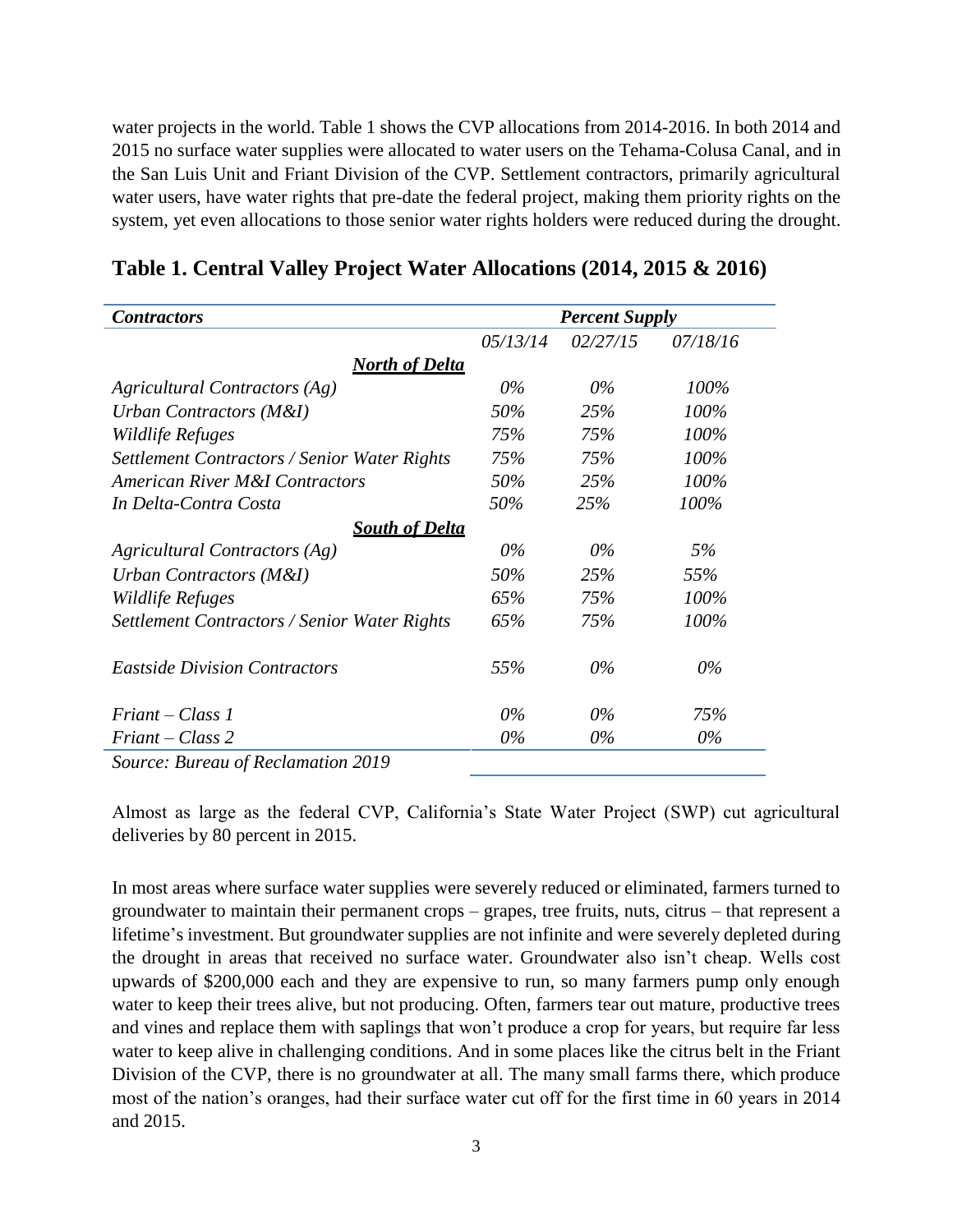Many of my neighbors in 2014 and 2015 were forced to abandon or fallow portions of their farms,. When one hears that land is "fallowed" it might only seem that the impact is to the farmer, but that is definitely not the case. Every acre of farmed land generates jobs, economic activity and products. That is why the reduction in the water supply reliability of the CVP is so devastating to the rural agricultural communities of the Central Valley.

For every acre fallowed, workers have less work and tractors are used less. If I use my tractor less, I buy less fuel, lubricants and parts and tires, which means the local businesses that supply these things sell less and their companies suffer. When I don't purchase inputs for the land (fertilizer, seeds, amendments, etc.), the local companies that sell these items suffer reduced sales and the truck drivers who deliver these items have less work. With fewer trucks running fewer routes, fuel and parts purchases are reduced. If that one fallowed acre was intended to be a tomato field, those tomatoes would not be trucked to market or the processing plant.

As you can see, there is a direct interconnection between agriculture and many other industries. Press reports will acknowledge that California agriculture is a \$50 billion-dollar industry, but then attempt to minimize this impact by suggesting that it is "only" 2% of the GDP of the state. The oft-reported \$50 billion number is only the farm gate value of the products. It does not include all the other industries that benefit from the trucking and processing of the agricultural products (and all the fuel, parts, etc., from the activities). Clearly, agriculture is a huge economic driver for my state, particularly in rural communities. A report by the University of California shows that the food and beverage industry contributed \$82 billion and 760,000 jobs that are directly and indirectly linked to agricultural products. $<sup>1</sup>$ </sup>

This is a very concerning time for me, my family, and my neighbors, since substantial investments are being made, primarily with the intent of converting more of our operation to drip irrigation, which we hope will stretch limited water supplies. This conversion creates an electrical demand as we move from gravity irrigation to pressurized subsurface irrigation. My friend Cannon Michael, who serves on the Family Farm Alliance board of directors, recently installed 1 megawatt of solar panels to offset the impact of the power cost needed to support his drip irrigation conversion. Those investments will be for naught if the current lack of reliability for surface water deliveries persists into the future and there is no water to conserve or use for groundwater recharge.

My fellow California farmers are doing their best to offset the devastating loss of water. For example, producers have been forced to buy water, when available, from other sources. In certain instances, farmers had no choice but to buy water at a rate more than 25 times what they normally would pay. In the absence of once reliable surface water supplies, California farmers have looked to groundwater, where available, which is not sustainable. Central Valley producers have been trying to get ahead of a much feared, but anticipated, drought for years. Notably, they've spent about \$3 billion to install more efficient irrigation systems on almost 2.5 million acres from 2003

 $\overline{\phantom{a}}$ 

<sup>&</sup>lt;sup>1</sup> [http://giannini.ucop.edu/media/are-update/files/articles/V18N4\\_3.pdf](http://giannini.ucop.edu/media/are-update/files/articles/V18N4_3.pdf)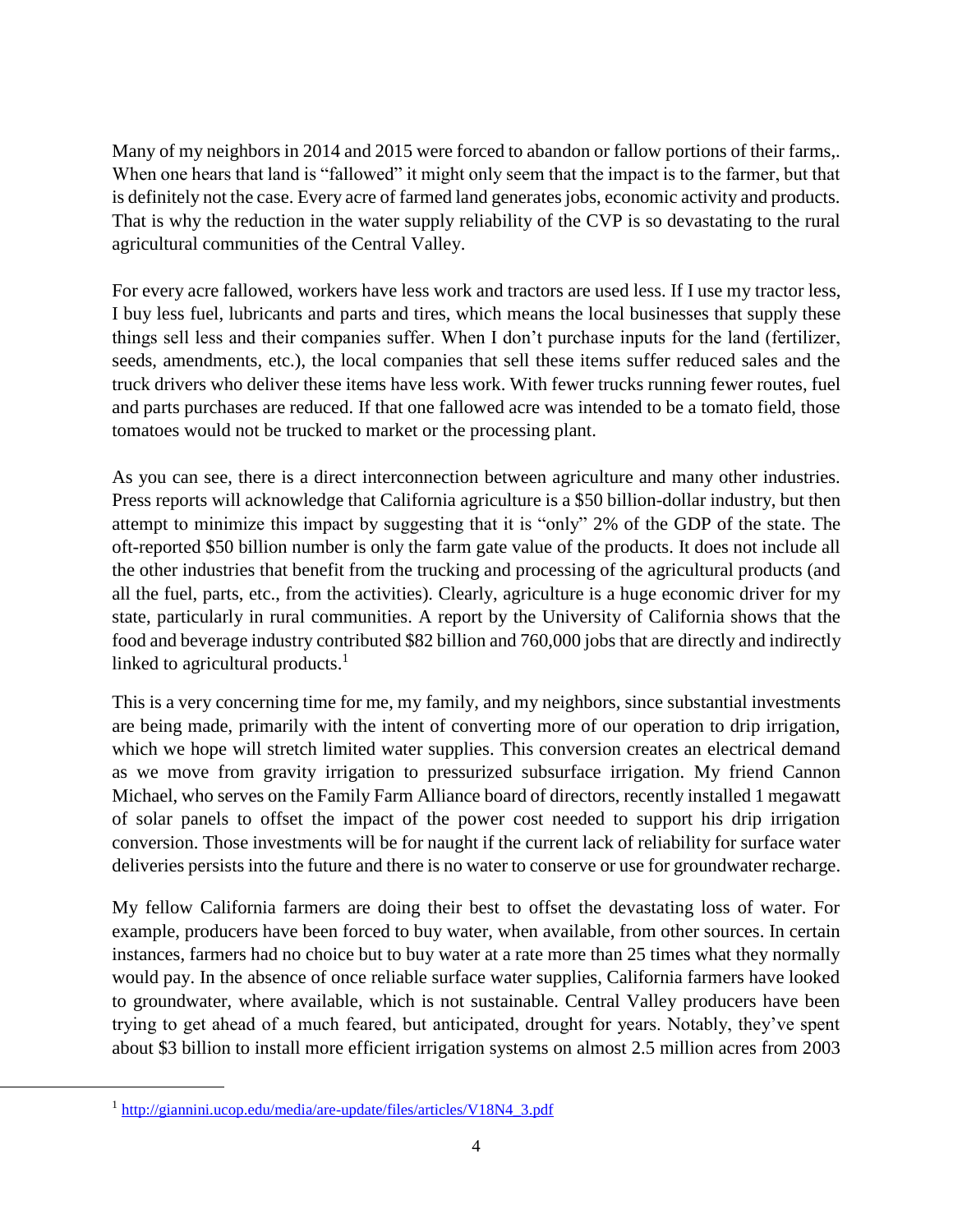to 2013, according to information compiled by the California Farm Water Coalition. These investments will continue as farmers strive to stretch and most efficiently manage their water supply.

#### **California Drought: Myth vs Reality**

Here are some facts that are often overlooked in media coverage of the recent California drought:

- California agriculture grows more than 50% of America's fresh fruits, nuts and vegetables across 78,000 farms, 400 crops and 450,000 jobs. California's value of agricultural output was \$50 billion in  $2017^2$
- California is the country's largest agricultural producer and exporter. Agricultural products were one of California's top 5 exports in 2017, totaling \$20.6 billion, over 14.6% of total U.S. agricultural exports.<sup>3</sup>
- Crop production per acre-foot of water rose 43% in California between 1967 and  $2010<sup>4</sup>$

Some media accounts continue to advance the decades-old myth that farmers consume 80% of water supplies in California and other parts of the West. But if we look at the "water footprint" in the same way as we have come to talk about the "carbon footprint," we get a different picture, particularly in California. Numbers from the California DWR provide perspective. According to the Department, statewide water use breaks down as follows: 10 percent urban use; 41 percent agricultural use and 49 percent use for environmental management: wetlands, Delta outflow, wild and scenic designations, and instream flow requirements.

We should also recognize that farms transform water into products that are needed to sustain the lives of our entire population. We are all part of "agricultural water use" every day – multiple times per day.

Others in the media suggested that the shift towards higher value crops like nuts and wine grapes have led to an increase in agricultural water use. During the 2014-2015 drought years, almonds were the preferred target of these reports. But according to California DWR, the total amount of agricultural water use has held steady since 2000 and has actually declined over the longer term.

### **The California Water Reliability Crisis**

l

California has an incredibly diverse and variable climate, with precipitation and snowpack totals varying widely from year to year, with runoff totals ranging from a high of 52,830,000 acre-feet

<sup>&</sup>lt;sup>2</sup> California Department of Food and Agriculture, Gianinni Foundation of Agricultural Economics – University of California, USDA, Assembly Committee on Jobs, Economic Development and the Economy

<sup>3</sup> California Department of Food and Agriculture, California Agricultural Statistical Review, 2017-2018

<sup>4</sup> USDA National Agricultural Statistics Service, California Department of Water Resources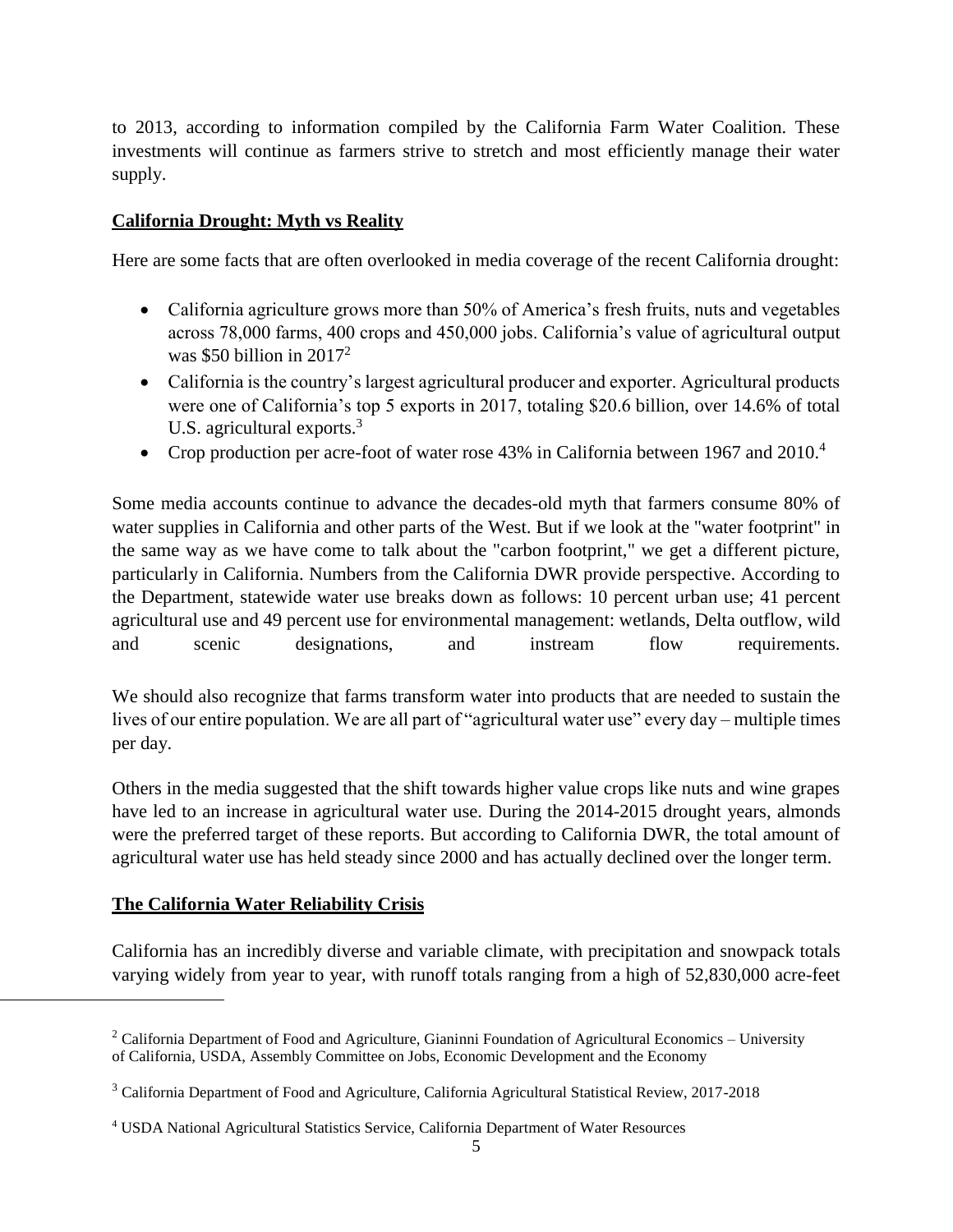in 1983 to the lowest recorded runoff of 6,170,000 acre-feet in the driest individual year of 1977. While California has natural variability in precipitation and snowpack, water allocations to CVP contractors have been disconnected from water year types, predominantly resulting from increased requirements for environmental water deliveries. This year is a good example of the increasing disconnect between the amount of actual water that California receives each year and the ability of the Bureau of Reclamation (Reclamation) to operate the CVP and allocate water to its contractors in a fashion that reflects the actual hydrology.

As of February 22, 2019, nearly every reservoir in California is at or over its historical average for this time of year, snow water content is 115 percent of the April 1 peak, and precipitation is 120 percent of average, but just last week, south of Delta CVP agricultural service contractors received an initial allocation of only 35 percent of their contract amounts. What this means is that California has plentiful snow, plentiful rain, and nearly full reservoirs, yet San Joaquin Valley irrigators are likely to receive less than 50 percent of their contracted water supplies when the final allocations are made. In order to make decisions about planting crops, a farmer must consider the water available to grow the crop. Thus, the initial allocation numbers are critical. Even if the allocation increases in future months, it will be past the time when a farmer must make their decision to plant.

# *Future Projections*

The Sacramento and San Joaquin Rivers Basin Study released by Reclamation indicates that throughout the 21st century, temperatures are projected to increase, snowpack will likely decline and snowpack elevation levels will rise, precipitation will increase during fall and winter months, and spring runoff will decrease. These factors will exacerbate the existing imbalance between the demands in these river basins and the ability to deliver reliable water supplies to communities and ecosystems that rely on them. The result of these changes, coupled with expected population growth and changes in land use, is an average annual unmet water demand for CVP contractors that is expected to range between 2.7 million and 8.2 million acre-feet per year, with most of the unmet demands occurring south of the Bay-Delta.<sup>5</sup>

### *Groundwater*

l

Groundwater is a critically important part of California's water supply, accounting for 40% of total annual agricultural and urban water uses statewide in an average year, and up to 65% or more in drought years. About three-quarters of the state's residents – around 30 million people – depend on groundwater for at least a portion of their water supply; for 6 million residents, it is their only supply.

California DWR estimates that on average, 2,000,000 acre-feet is withdrawn from the state's aquifers per year more than what is being recharged, and much more so during periods of drought.  This is nothing new; scientists estimate that since California's development in the late 1800s, the state's groundwater reserves have been reduced by 125,000,000 acre-feet, or 4.5 times the capacity

<sup>5</sup> [https://www.doi.gov/sites/doi.gov/files/uploads/sec\\_order\\_no.\\_3343\\_cal\\_water\\_0.pdf](https://www.doi.gov/sites/doi.gov/files/uploads/sec_order_no._3343_cal_water_0.pdf)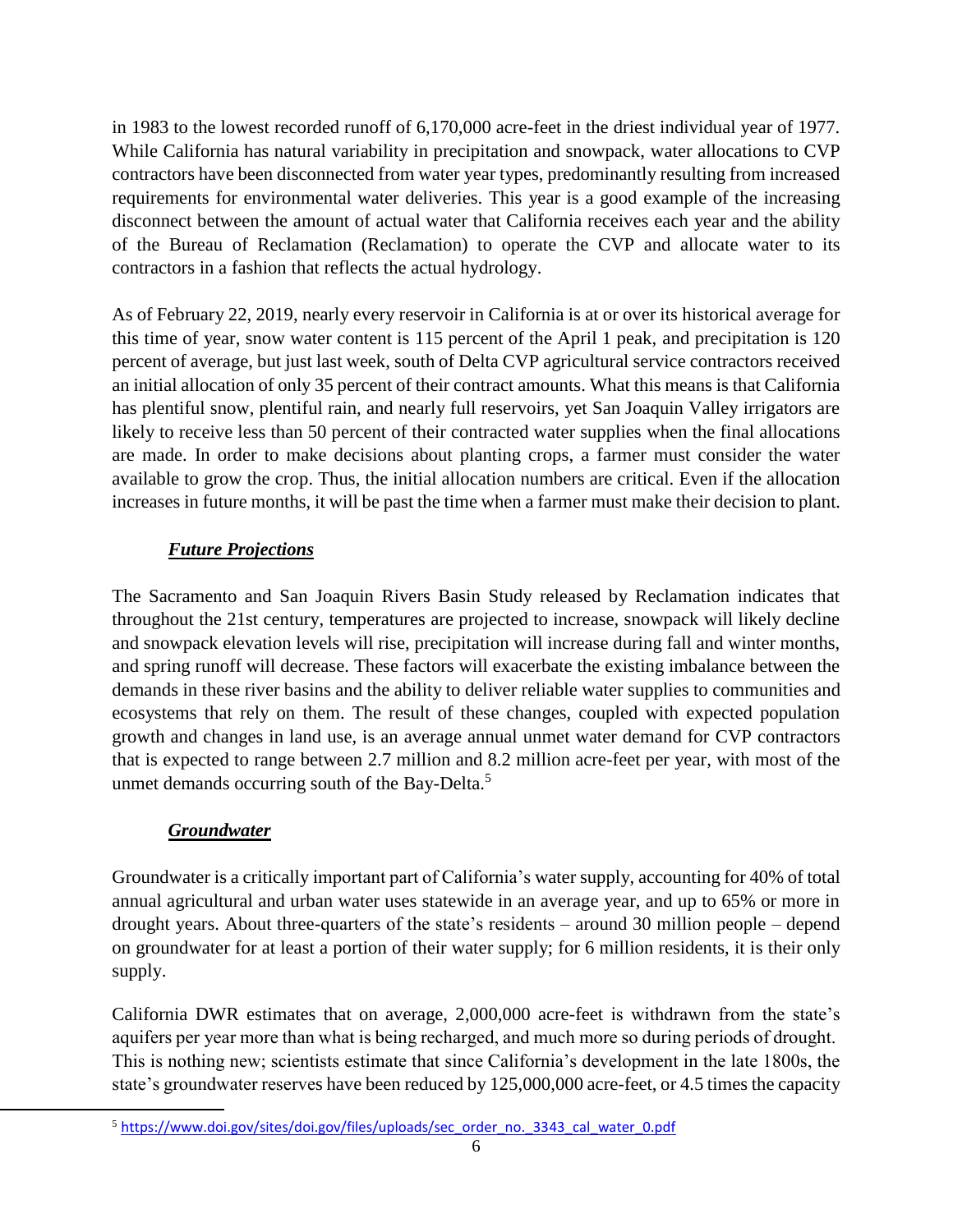of Lake Mead. Most of this groundwater depletion has occurred in the San Joaquin Valley, predominantly as a result of a reduction in the reliability of surface water supplies.

#### **Key Challenges Facing Western Irrigators**

The key challenges Western irrigators face in times of reduced water supply reliability include competition for scarce water supplies, insufficient water infrastructure, growing populations, endangered species and increasing weather variability/climate change. Across the West, several key water policy challenges stand out:

#### *Water management in the West is becoming increasingly complex and inflexible.*

We need a new way of looking at how we manage our limited water resources, one that includes a broader view of how water is used, along with consideration of population growth, food production and habitat needs. The goal should be to integrate food production and conservation practices into water management decision making and water use priorities, creating a more holistic view of water management for multiple uses. We must begin to plan now in order to hold intact current options. Planning must allow for flexibility and consider all needs, not just focus on meeting future needs from population growth.

In many parts of the West, litigation stemming from citizen suit provisions of environmental laws including the ESA and Clean Water Act (CWA) is producing federal court decisions (or court approved "settlements") that direct federal agency "management" of state water resources. Congress should recognize that this type of litigation and resulting settlements can actually harm the overall health and resilience of landscapes and watersheds by focusing on single species management under the ESA. We should seek solutions that reflect a philosophy that the best decisions on water issues take place at the state and local level. Finding ways to incentivize landowners to make the ESA work is far more preferable than the ESA being used as a means of "protecting" a single species (such as the Sacramento-San Joaquin River Delta smelt in California, or the spotted frog, in Oregon) without regard for other impacts, including those on other nonlisted or state-listed species.

Droughts occur routinely in the West; that is why Reclamation made such important investments in water supply infrastructure over the past century. However, this infrastructure was never designed to meet the burgeoning demands of growing populations and environmental needs in the West, while continuing to support farmers, ranchers and rural communities during periodic droughts. Unfortunately, future droughts in the West are predicted to be deeper and longer than we have historically experienced in the 20th century. We believe Congress should provide federal agencies with more flexibility under environmental laws and water management regulations to respond to drought conditions when they arise. And where such flexibility currently exists, Congress should demand that agencies use it promptly and with a minimum of bureaucratic delay.

As one example of where innovation, flexibility and creativity are needed, the U.S. Army Corps of Engineers (Corps) operates dozens of water projects throughout the West, and it regulates the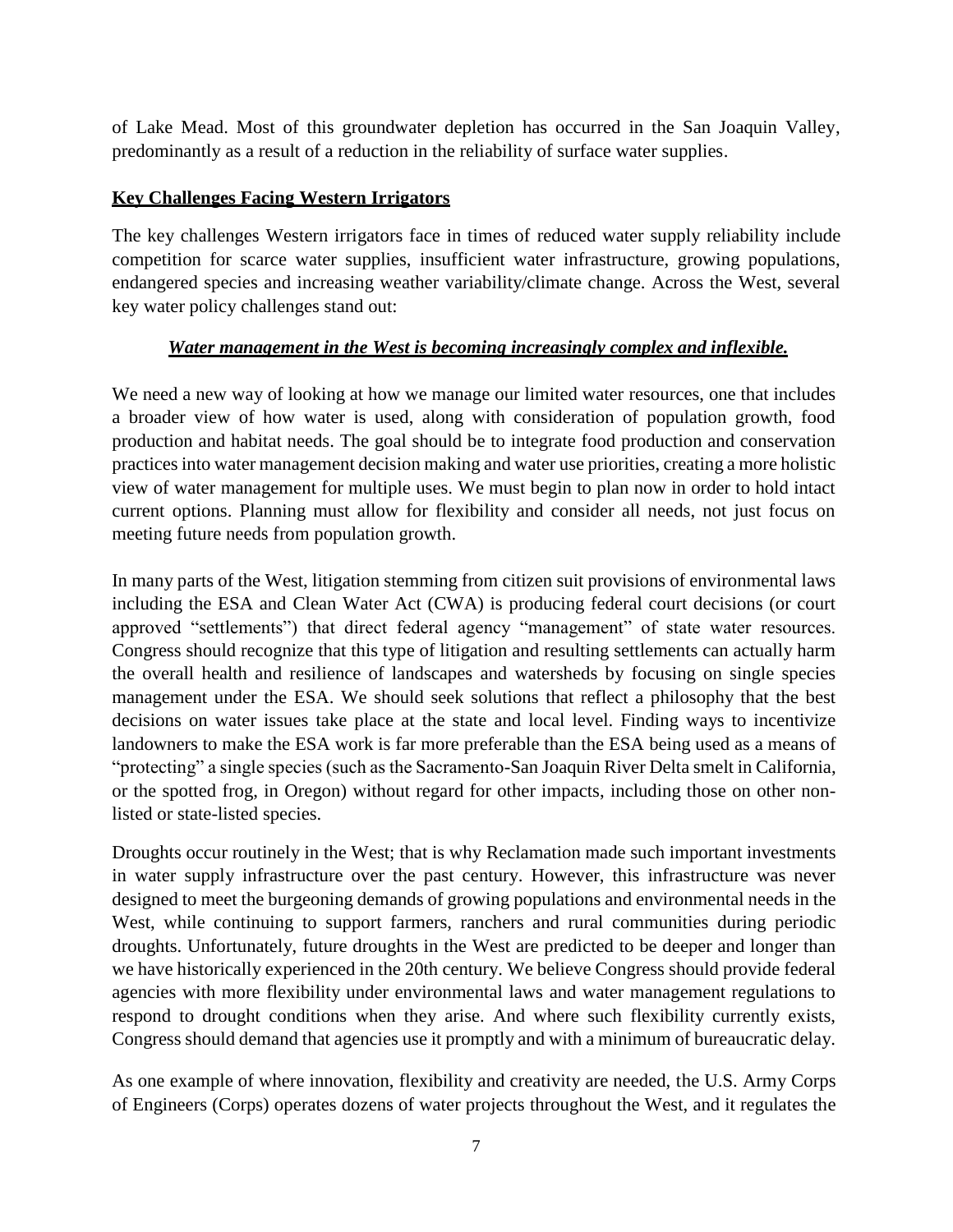operations of many non-federal dam and reservoir projects according to criteria that in many cases were established decades ago and have not been updated to reflect changed conditions or new technology. As a result, projects are sometimes forced to waste large amounts of water in order to adhere to the letter of a flood-control plan that no longer has a basis in reality. The Corps now has existing authority to make short-term adjustments to operation criteria during droughts, but the agency rarely does so on a proactive basis.

## *Environmental water management should be held to an equal standard of accountability as other beneficial uses.*

We must manage water to meet all needs but in a manner that "shares the pain," not creates winners and losers, especially when the losers are mostly the very beneficiaries – farmers and rural communities – the federal water projects were originally built to serve. The past federal management of water flows in California's Bay-Delta, which has redirected millions of acre feet of water away from human uses and towards the environment, with little, if any, documented benefit to the ESA-listed fish intended for protection, is a prime example.

Good water management requires flexibility, as well as adaptive management. More regulation usually reduces this flexibility to balance competing demands and find a way forward that works for all stakeholders. Federal agencies managing the competing demands for water in the West have in some cases failed in creating opportunities for more flexible water management during times of crisis, and rarely measure their actual results (good or bad) from their water supply decisions.

# *The ESA needs to be implemented in a new way to better benefit species and rural communities.*

The original intent of the ESA - stated in the Act itself - was to encourage "the states and other interested parties, through federal financial assistance and a system of incentives, to develop and maintain conservation programs which meet national and international standards." Of special importance to the Family Farm Alliance is that the ESA explicitly declared that it was the policy of Congress that "federal agencies shall cooperate with state and local agencies to resolve water resource issues in concert with conservation of endangered species."

The authors of the ESA clearly believed in applying the ESA in a way that would foster collaboration and efficiency of program delivery, in an incentive-driven manner. Unfortunately, implementation of the ESA has developed into an approach that is driven by litigation and conflict rather than collaboration. As far as the Act itself is concerned, little to no progress has occurred to keep this 40-year-old law in step with the challenges facing declining species in an era of climate change. The ESA has not been substantially updated since 1988.

At the heart of the Family Farm Alliance's concerns with the ESA is the ever-present potential of serious federal restrictions being placed on the West's irrigation water storage and delivery activities, often using federally developed water infrastructure in protecting listed species. Future endangered species listings are on the horizon. That prospect has the Alliance very concerned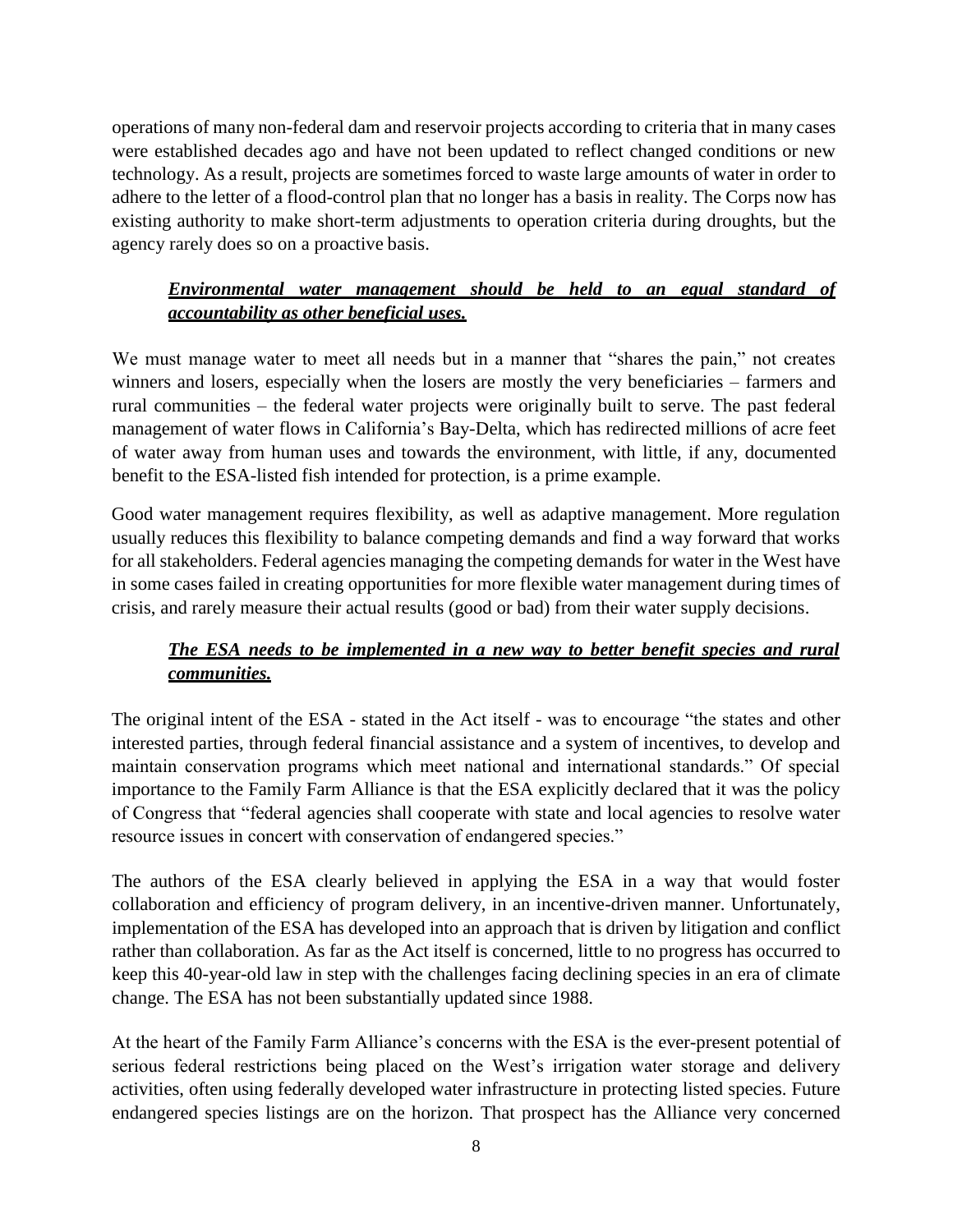about potential new federal restrictions being placed on the water supplies that are crucial to the West's \$172-billion per year irrigated agricultural economy.

The ESA, while well intentioned, is a law that is not working as it was originally intended. It needs to be more about incentives and collaboration and less about litigation and regulation. Fewer than 2 percent of the species ever listed under the Act have been recovered and removed from the list. Meanwhile, the negative economic and sociologic impacts of the ESA have been dramatic.

The Family Farm Alliance for decades has worked to develop specific, practical changes to the ESA that we think will make it work effectively today. Application of the ESA today must be viewed through the prism of other human needs, including food production. To that end, management of our natural resources should be geared towards an approach that views the entire landscape in a more holistic manner regarding its value for wildlife, food production, and other capacities. The flexibility built into the Act has the potential to yield net conservation benefits for imperiled species, as ESA practitioners have recognized.<sup>6</sup> While a regulatory approach may be necessary for species on the brink of extinction, such an approach should be employed sparingly, consistent with congressional intent and sound public policy.

## *Insufficient Storage and Aging Water Infrastructure Must be Addressed to Protect Future Water Supply Reliability*

More surface and groundwater storage is a critical piece of the solution to future water shortfalls. Congress should streamline regulatory hurdles and work to facilitate the construction of new and expanded surface storage facilities, providing a more effective process to move water storage projects forward.

Also, new tools to assist in financing major improvements to aging water infrastructure will be needed in the coming years to ensure that farmers and ranchers who benefit from these upgrades can afford repayment terms. Water infrastructure is a long-term investment, as are farms and ranches, and longer repayment and lower interest terms will be crucial to reinvesting in these aging facilities to meet the challenges of tomorrow. Such improvements could include investments in everything from new and expanded water storage reservoirs (both on- and off-stream), regulating reservoirs, canal lining, computerized water management and delivery systems, real-time monitoring of ecosystem functions and river flows for both fish and people, and watershed-based integrated regional water management. With the creation of the Water Infrastructure Finance and Innovation Act (WIFIA) in the WRRDA 2014, the Alliance believes a similar affordable loan program could be instituted at Reclamation to assist in providing capital for such investments. Also, more flexibility may be needed to allow for private investments at Reclamation facilities in order to attract additional capital to meet future water supply needs.

Western irrigators need flexible, streamlined policies and new affordable financing tools that can provide balance and certainty to support collaborative efforts and manage future water

 $\overline{a}$ 

<sup>6</sup> P. Henson, R. White, and S.P. Thompson. 2018. *Improving Implementation of the Endangered Species Act: Finding Common Ground Through Common Sense*, BioScience (available at https://doi.org/10.1093/biosci/biy093).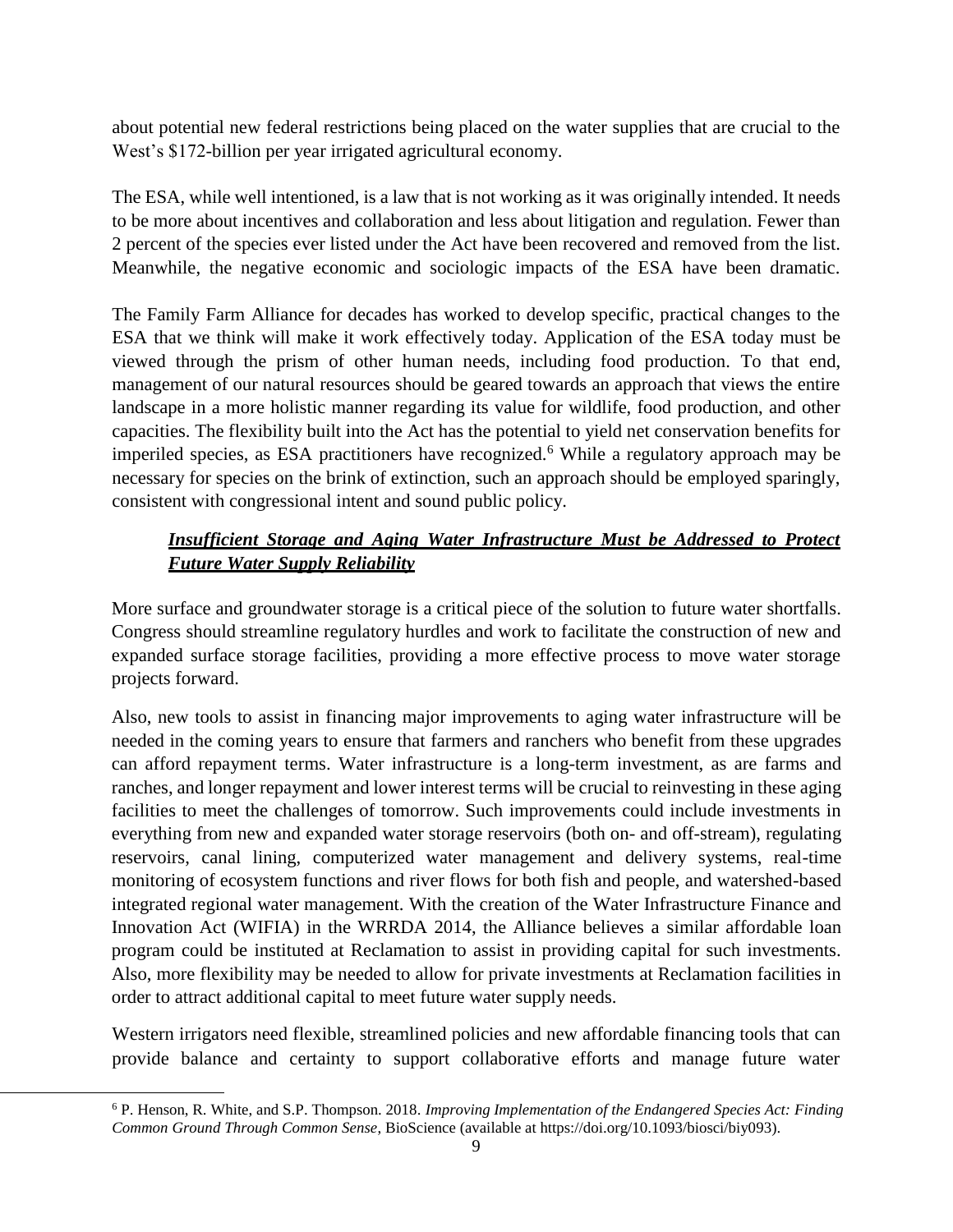infrastructure challenges. Solutions in all of these areas will be crucial to future successes in agricultural production, conservation and community outcomes in the West.

#### **Innovative Solutions**

For family farmers and ranchers, finding solutions to constantly emerging challenges is just business as usual. Nature, the markets and the government are always finding new problems to throw at farmers, and farmers who are not determined, resourceful and innovative will not succeed.

Irrigators and their local water agencies are responding to the challenges of reduced water supply reliability with determination, resourcefulness and innovation. They also are bringing those attributes to bear in planning for a future where "drought" may be a long-term or even permanent condition. Throughout the West, farmers, ranchers and irrigation agencies have undertaken creative measures to efficiently manage increasingly scarce water resources. Some of these actions were intended to address the immediate crisis of recent western droughts; others have been implemented as part of the broad portfolio of actions that successful farmers are employing to stay profitable in today's fierce economic and regulatory climate. If federal agencies are willing to work collaboratively with farmers and ranchers, the result would likely be better management of water for both economic purposes and environmental uses.

The following are real-world examples that Congress and the Administration should consider when developing legislation and polices to address the current drought and water management for the future:

### *Collaboration, Ecosystem Restoration, and New Storage: Yakima Basin (Washington)*

The Yakima River Basin in Washington State does not have enough surface water storage facilities, with over 2.4 million-acre feet of water needs annually dependent upon only 1 million acre-feet of surface water storage capacity. The Yakima Basin is experiencing increased pressures and demands on our 1 million acre-feet of reservoir storage capacity, while we are now at above average carryover water storage, current water storage capacity cannot make up for shortages in the snow pack. They desperately need increased water storage carrying capacity to meet dry-year demands like those we experienced in 2015, with pro-ratable (junior) water rights receiving only 47% of normal supplies – a dire situation for the significant number of permanent crops in the Basin.

To help plan for expanding access to more irrigation and M&I water storage capacity and to help relieve tensions in the Yakima Basin over water supply management for all needs, a large crosssection of the water stakeholder interests and the Yakama Nation have worked together over the past several years in developing the Yakima Basin Integrated Plan. The Integrated Plan is a well thought out, long-term comprehensive set of solutions to restore ecosystem functions and fish habitat and improve long-term reliability of water supplies for stream flows, agricultural irrigation and municipal supply. The Integrated Plan was developed in a public, collaborative process involving local, state, federal and tribal governments plus stakeholders representing environmental, irrigation and business interests. The consensus achieved by this diverse group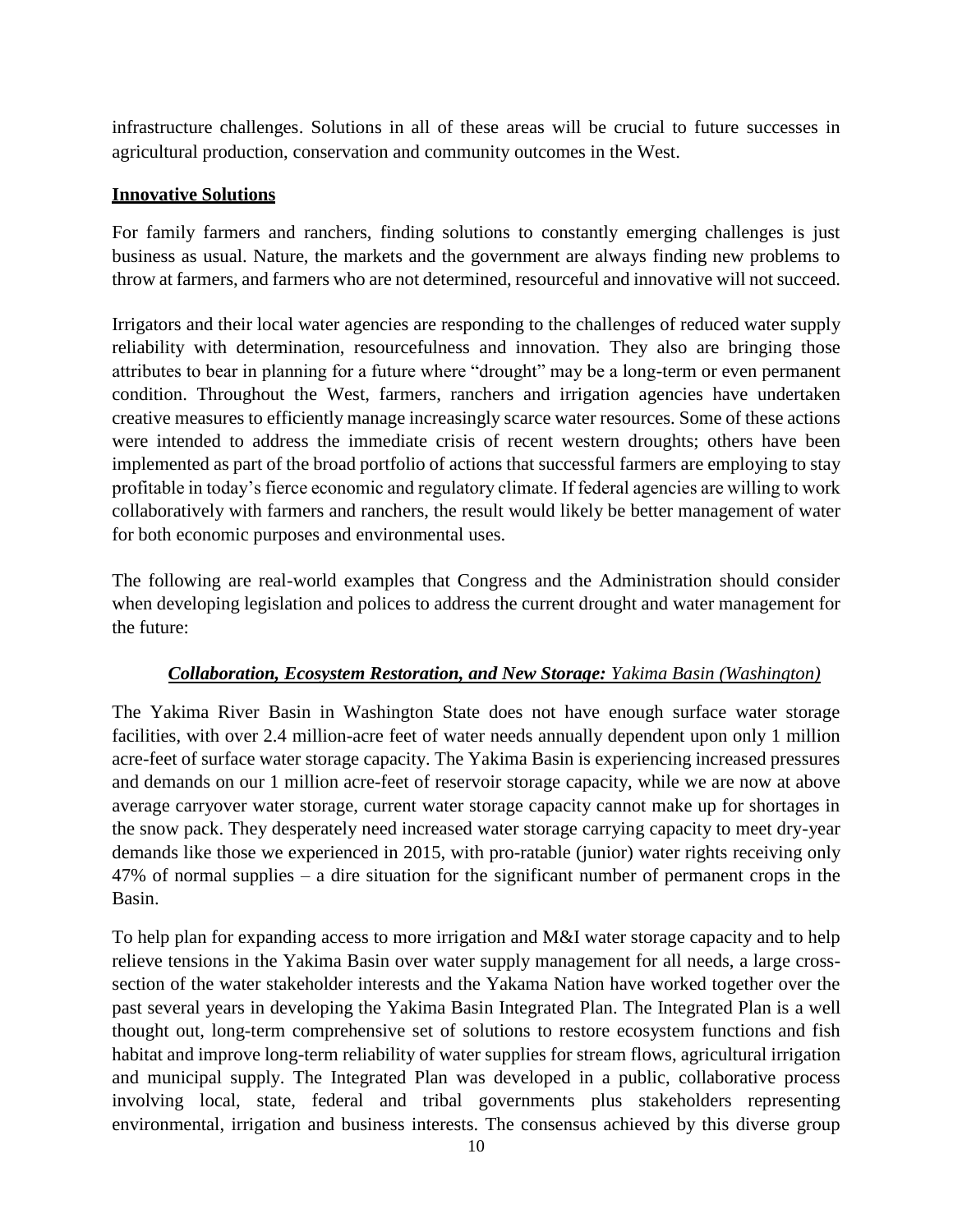represents a major and unprecedented accomplishment for the Yakima Basin and for water management in the western United States. The Integrated Plan offers a means to avoid a tangle of litigation and hardship for these users in future years. The Yakima Basin Integrated Plan is believed to be the first basin-wide integrated plan in the United States to achieve this level of success.

Prior efforts to increase water storage in the Yakima Basin have failed, in part due to a lack of consensus among the key stakeholders. The Integrated Plan offers the best opportunity in decades to resolve long-standing problems afflicting the Basin's ecosystem and economy. In addition, improving water conservation and management, along with making available increased water storage for farms, fish and our communities are key components of the Plan. When implemented, the Plan will greatly improve operational flexibility to support instream flows while meeting the Basin's basic water supply needs under a wide range of seasonal and annual snowpack and runoff conditions, both now and under a wide range of estimated future hydrologic and climatic conditions.

# *Long-term Environmental Enhancement and Water Supply Reliability: Voluntary Settlement Agreements to update the Sacramento San Joaquin Bay-Delta Water Quality Control Plan (California)*

The California State Water Resources Control Board (SWRCB) oversees water rights and water quality in California. The Board is in process of updating its Bay Delta Water Quality Control Plan, which identifies beneficial uses of the Bay-Delta, water quality objectives for the reasonable protection of those beneficial uses, and a program of implementation for achieving those objectives.

The U.S. Department of the Interior, the California Natural Resources Agency, and water rights holders throughout California are working on a separate but related effort to craft voluntary, stakeholder-based outcomes in the watersheds of the Sacramento River and major San Joaquin River tributaries. These voluntary settlement agreements (VSA's) are a comprehensive plan to improve water quality and habitat conditions with a manageable impact to water users and highlight the positive outcomes that can occur when agencies choose to collaborate with water users. Implementation of the VSA's will maintain the viability of native fishes in the Sacramento and San Joaquin River watersheds and the Delta ecosystem, while concurrently protecting and enhancing water supply reliability, consistent with the statutory requirement of providing reasonable protection for all beneficial uses.

The VSA's have a few key components<sup>7</sup>:

 $\overline{\phantom{a}}$ 

• Provide additional instream flows averaging between 740,000 and 1,040,000 acre-feet in a manner that does not conflict with groundwater management requirements under California law, doesn't reduce flows for wildlife refuges, and maintains reliability of water supply for other beneficial uses.

<sup>7</sup> FRAMEWORK PROPOSAL FOR VOLUNTARY AGREEMENTS TO UPDATE AND IMPLEMENT THE BAY-DELTA WATER QUALITY CONTROL PLAN (https://water.ca.gov/-/media/DWR-Website/Web-Pages/Blogs/Voluntary-Settlement-Agreement-Meeting-Materials-Dec-12-2018-DWR-CDFW-CNRA.pdf)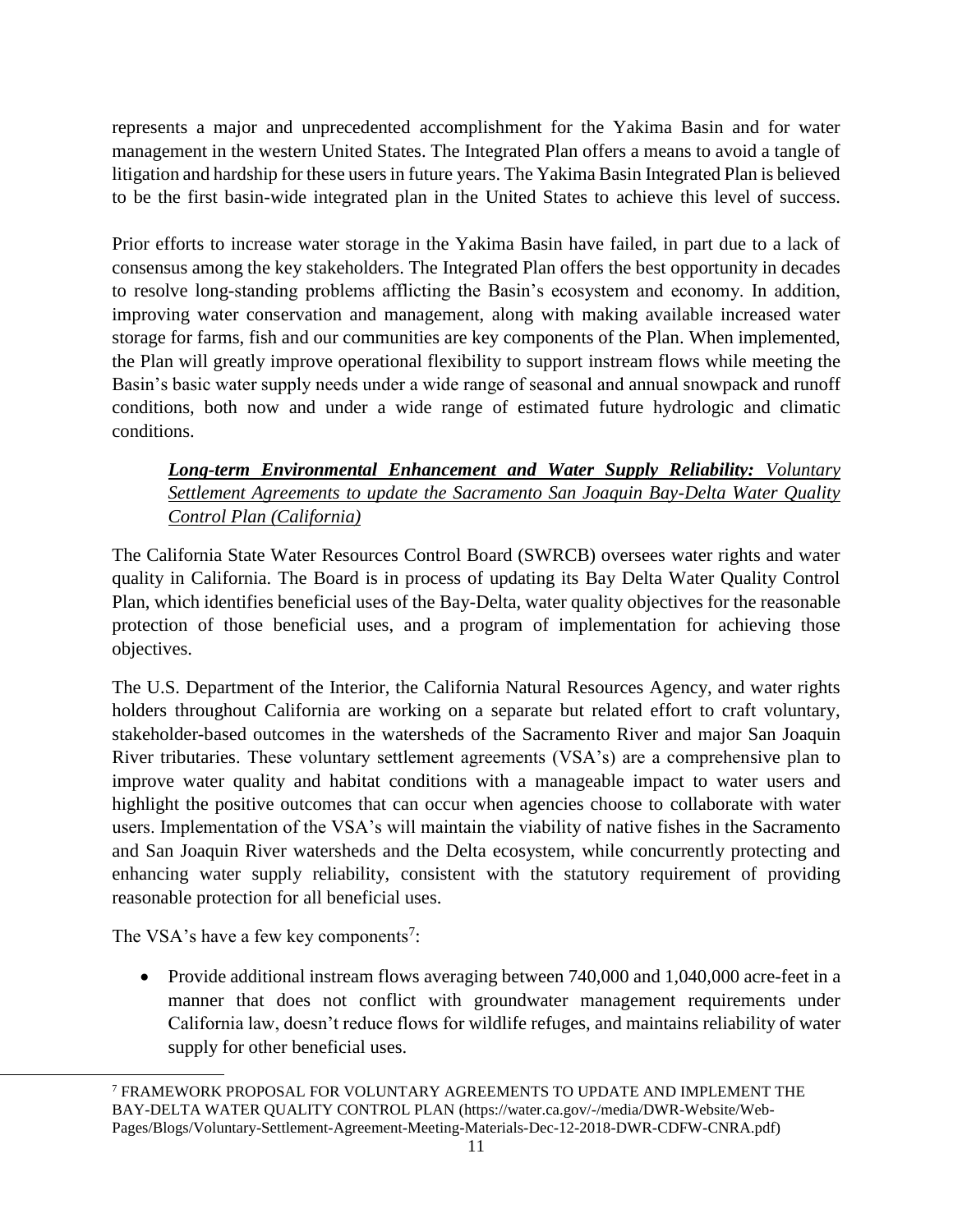- Implementation of significant non-flow measures to address the many factors negatively impacting fish populations, including predation by non-native species, passage barriers, and hatchery productivity.
- The development of a comprehensive science and monitoring program, incorporating a structured decision-making process, to inform implementation of flow and non-flow measures
- Dedicated funding for implementation of science and ecosystem and habitat improvement measures of approximately \$770 million from a per acre-foot fee placed on water users.

It is the Alliance's position that locally negotiated, stakeholder driven solutions are far more durable than those driven through a regulatory process that leads to litigation. The Alliance would urge Congressional support for federal efforts to implement California's Voluntary Settlement Agreements.

# *Conservation and Drought Resilience: Colorado River Basin*

In Wyoming, ranchers Pat and Sharon O'Toole have always managed their land with conservation in mind. Along the way, they've built strong partnerships with Trout Unlimited, Audubon Wyoming and The Nature Conservancy; organizations some ranchers once viewed as adversaries. Further south, in the fertile North Fork Valley outside of Paonia, Colorado, Harrison Topp took the leap from annual vegetable production to perennial fruit, growing food in a region with just 15 inches of annual average precipitation.

The Family Farm Alliance report, "*Innovations in Agricultural Stewardship: Stories of*  Conservation & Drought Resilience in the Arid West,"<sup>8</sup> focuses on these two case studies and three others that profile producers across the Colorado River Basin and beyond who – with curiosity, creativity and seasons of trial and error – are conserving resources while enhancing productivity. The Alliance teamed up with the National Young Farmers Coalition on this report with the aim of elevating the voices of farmers and ranchers who are employing smart solutions to build drought resilience, steward water and grow good food.

Some of the farmers highlighted in the Alliance report are integrating efficient irrigation technology with soil health to increase both productivity and water savings. Others are navigating conservation within constraints outside of their control, such as the operations of the ditches which deliver water to farms. To paint a fuller picture of the complexities and nuances of agricultural water conservation in the West, the Alliance worked with the engineering firm Applegate Group to create a water balance for three of the case studies. These water balances utilize a technical, objective approach to assess the producers' water rights, current conservation efforts, and barriers or opportunities for future conservation. They underscore the reality that conservation practices are different on every operation and unique from farm to farm.

l

<sup>8</sup> https://www.youngfarmers.org/wp-content/uploads/2015/05/NYFC-template-FINAL\_lowNew.pdf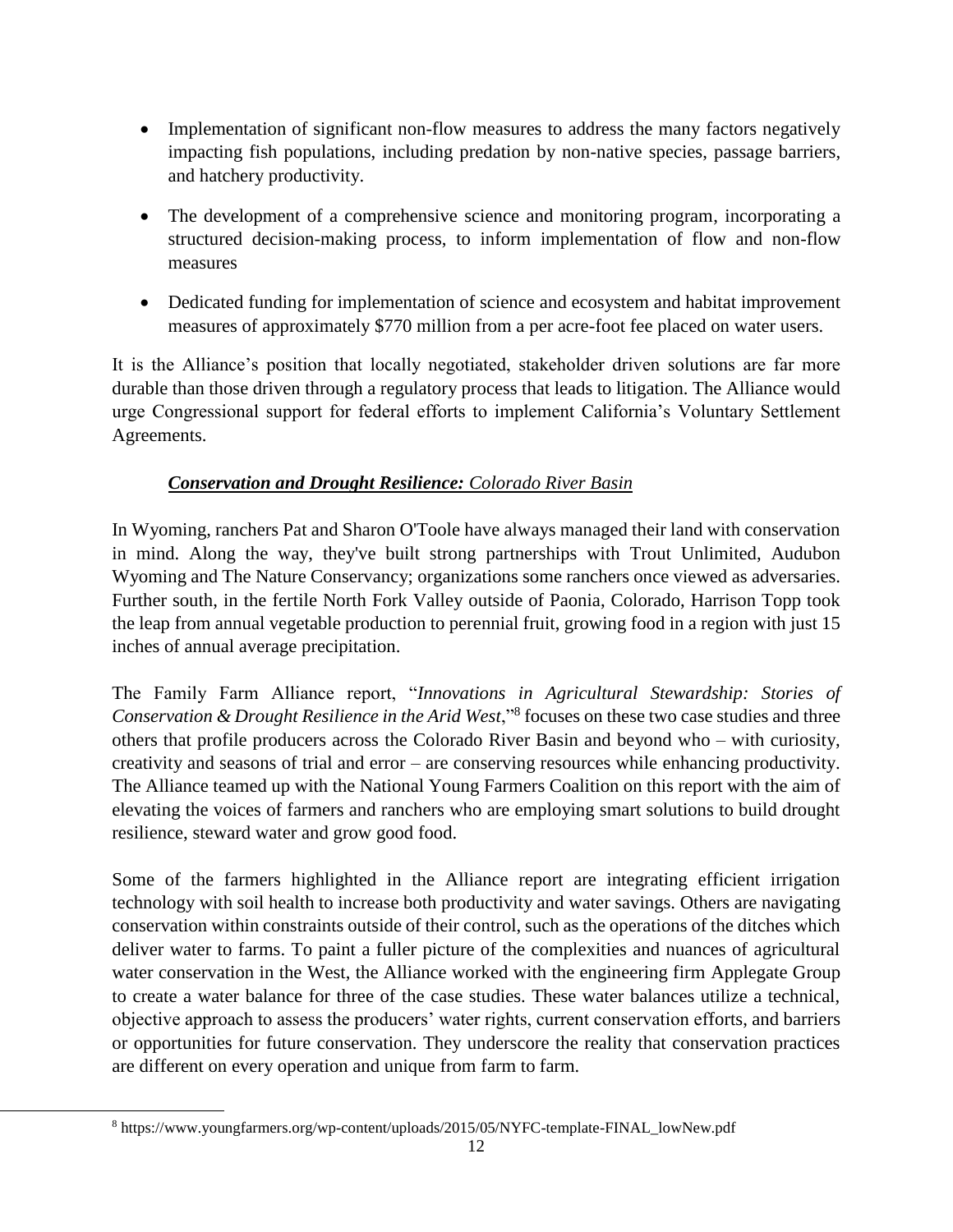As the pressures of climate variability and drought increase, farmers and ranchers are at the forefront of our national adaptation strategy. Producers are coming together to help one another, but they also need support from consumers, policy makers, scientists, and service providers. The Alliance hopes that these case studies will provide policy makers and other stakeholders with a more nuanced understanding of the diversity and complexity of western agricultural water conservation and an appreciation of what continuing to take agricultural lands out of production might mean.

### *Empower Locals to Develop New Storage: Sites Joint Power Authority (California)*

Growing concerns about the delays and costs associated with the proposed Sites off-stream reservoir project in the Sacramento Valley of California, as well as the need for a local voice, led to the formation, in August of 2010, of the Sites Project Joint Powers Authority (Sites JPA). The Sites JPA, which includes Sacramento Valley counties and water districts, was formed with the stated purpose of establishing a public entity to design, acquire, manage and operate Sites Reservoir and related facilities to improve the operation of the state's water system.

The Project would also provide improvements in ecosystem and water quality conditions in the Sacramento River system and in the Bay-Delta, as well as provide flood control and other benefits to a large area of the State of California. The formation of local JPA's was included as a key provision in the 2009 California Water Package Water Bond legislation for the purposes of pursuing storage projects that could be eligible for up to 50% of project funding for public benefits.

As the Sites JPA began working with the Bureau of Reclamation and California Department of Water Resources, the JPA took a common-sense approach. The JPA worked with Reclamation and DWR to put together *Foundational Formulation Principles*. In other words, first identifying the needs of the water operations system and then designing the project that would meet those needs. Local project proponents envisioned a project that would be integrated with the system they already had, and one that would also operate effectively regardless of future operational changes to the larger system, such as construction of new conveyance to export water users located south of the Delta. The JPA wanted to maximize the benefits associated with existing infrastructure and provide as much benefit as possible to both the existing state and federal water projects at the lowest feasible cost.

The JPA has approached the Sites project with the goal of making the best possible use of limited resources, and in the end, local irrigators believe they have identified a project that is both affordable and will provide significant benefits. The proposed project maximizes ecosystem benefits consistent with the State water bond, which states that at least 50 % of the public benefit objectives must be ecosystem improvements. Other benefits include water supply reliability, water quality improvements, flexible hydropower generation, more recreation benefits and increased flood damage reduction. In short, the JPA approached the Sites project with the goal of generating water for the environment while improving statewide water reliability and regional sustainability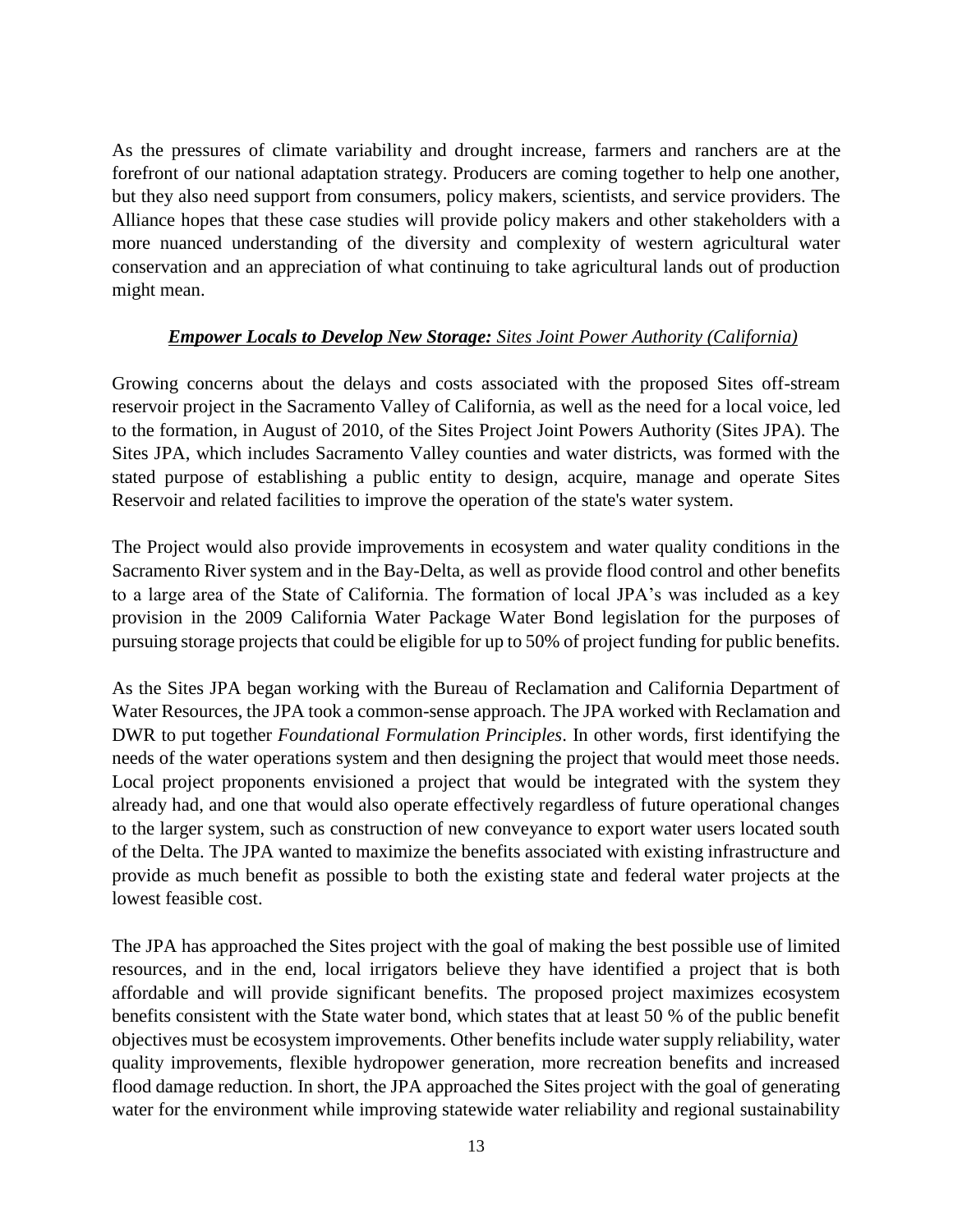in Northern California. They believe they are achieving that goal.

## *Collaboration with Diverse Stakeholders: The Western Agriculture and Conservation Coalition (WACCC)*

The Family Farm Alliance sits on the Steering Committee of the Western Agriculture and Conservation Coalition (WACC), a diverse group of organizations that first came together a decade ago around the Farm Bill conservation title with the goal of supporting the common interests of agriculture and conservation. Other founding steering committee members included Trout Unlimited, The Nature Conservancy, California Farm Bureau, Environmental Defense Fund, Public Lands Council, Arizona Cattle Growers Association, Wyoming Stock Growers Association, and the Irrigation Association. The group has expanded in recent years; for a complete list of members, go to: [http://www.waccoalition.org/.](http://www.waccoalition.org/)

The WACC is becoming increasingly effective on the narrow list of topics its members engage in, including the farm bill that Congress passed last December, sending the compromise legislation to the president's desk. The new farm bill includes several important provisions – many of them driven by the WACC – that will assist Western agricultural irrigators. The new farm bill included expanded authority under the Environmental Quality Incentives Program (EQIP) for irrigation districts– for the first time ever – to receive funding as direct applicants for water conservation measures, as well as continued eligibility as partners for conservation activities with growers. This language was originally proposed and advocated for by the Alliance and other WACC partners starting a decade ago. The new EQIP includes funding for water conservation scheduling, water distribution efficiency, soil moisture monitoring, irrigation-related structural or other measures that conserve surface water or groundwater, including managed aquifer recovery practices. The farm bill also provides improved contracting for partners engaged in work with producers, which is intended to be streamlined and made more effective under the Regional Conservation Partnership Program. Importantly, the 2018 farm bill preserves existing authorization structure and \$50 million in mandatory funding for the Watershed Protection and Flood Prevention Act, a flexible and useful program utilized by Western water managers. The demand for this program is probably at least twice as much as what was funded, but the farm bill made this mandatory funding, which is encouraging.

The WACC provides a core that can help policy makers and our collective members remember that the foundation for some true, collaborative solutions that are driven from the constructive "center". The WACC shared perspective on species conservation is rooted in our experience with practical, on-the-ground solutions that work well for ranchers, farmers, and other landowners, as well as for fish, wildlife and plants. Indeed, maintaining a mosaic of working farms and ranches along with lands managed for conservation purposes, represents the best opportunity for conserving the ecosystems upon which species depend so that species do not decline to the point where a listing under the ESA is warranted, and so that currently listed species can recover.

Unless the agricultural industry and conservation come together, the public policies and resource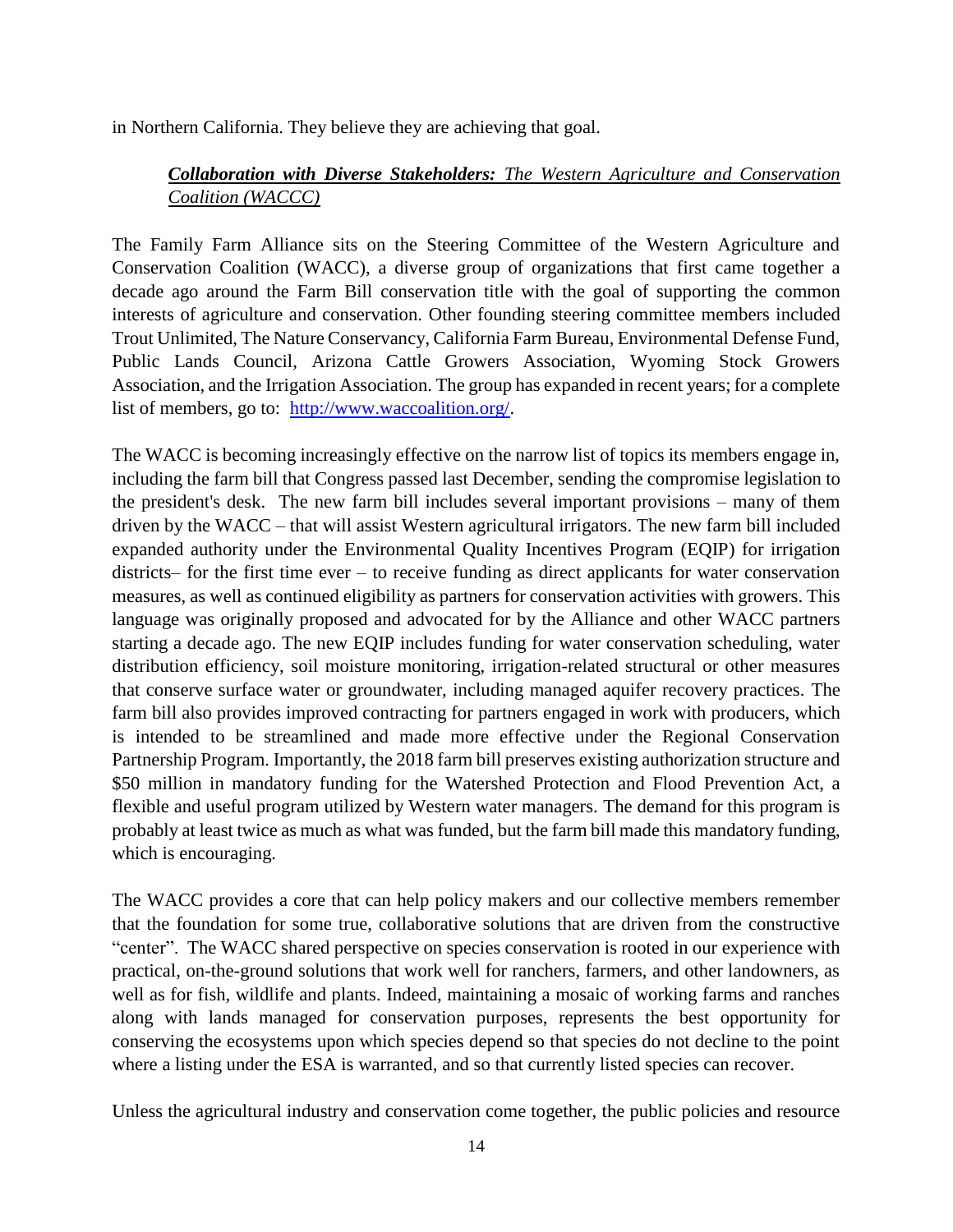management strategies necessary to maintain a viable and sustainable rural West will be impossible to achieve. There will always be isolated instances of successful partnerships. But, these discrete examples of success will not suffice. The threats to a viable and sustainable rural West are numerous, complex, and variegated. A broad and authoritative voice like that of the WACC is needed to effectively address these threats with collaborative solutions. The coalition's recent engagement and success in the farm bill's conservation title is Exhibit "A" towards that end.

## **How the Federal Government Can Help**

The Congress and the federal government certainly cannot change the hydrology of the West, but there is a role it can play to support family farmers and ranchers. Policy makers should understand the following observations and principles as they develop new solutions to the decreasing longterm reliability of western water supplies:

- State water laws, compacts and decrees must be the foundation for dealing with shortages.
- Water use and related beneficial use data must be accurately measured and portrayed.
- Benefits of water use must reflect all economic / societal / environmental impacts.
- Water conservation can help stretch water supplies, but has its limits in certain situations (impacts to groundwater recharge by moving away from flood irrigation).
- Public sentiment supports water remaining with irrigated agriculture, and developing strategic water storage as insurance against shortages.
- Technologies for water reuse and recycling are proven effective in stretching existing supplies for urban, environmental and other uses.
- Urban growth expansion should be contingent upon sustainable water supplies; using irrigated agriculture as the "reservoir" of water for municipal growth is not sustainable in the long run and will permanently damage our nation's food supply and rural communities.
- Planning for water shortage in the West must look to the long-term in meeting the goals of agriculture, energy, cities, and the environment.
- A successful water shortage strategy must include a "portfolio" of water supply enhancements and improvements, such as water reuse, recycling, conservation, watersensitive land use planning, and water system improvements. New infrastructure and technologies can help stretch water for all uses.
- Temporary fallowing proposals should be approached in a thoughtful, thorough manner only after urban, energy and environmental users of water demonstrate a better management of their share of the finite supply.
- Unintended consequences associated with reducing productive agricultural land/groundwater recharge/riparian habitat benefits should be avoided and, if unavoidable, minimized and fully mitigated.

We offer the following specific actions that federal policy makers can address in new water supply legislation:

# *Encourage accurate measurement and portrayal of water use and related beneficial use data.*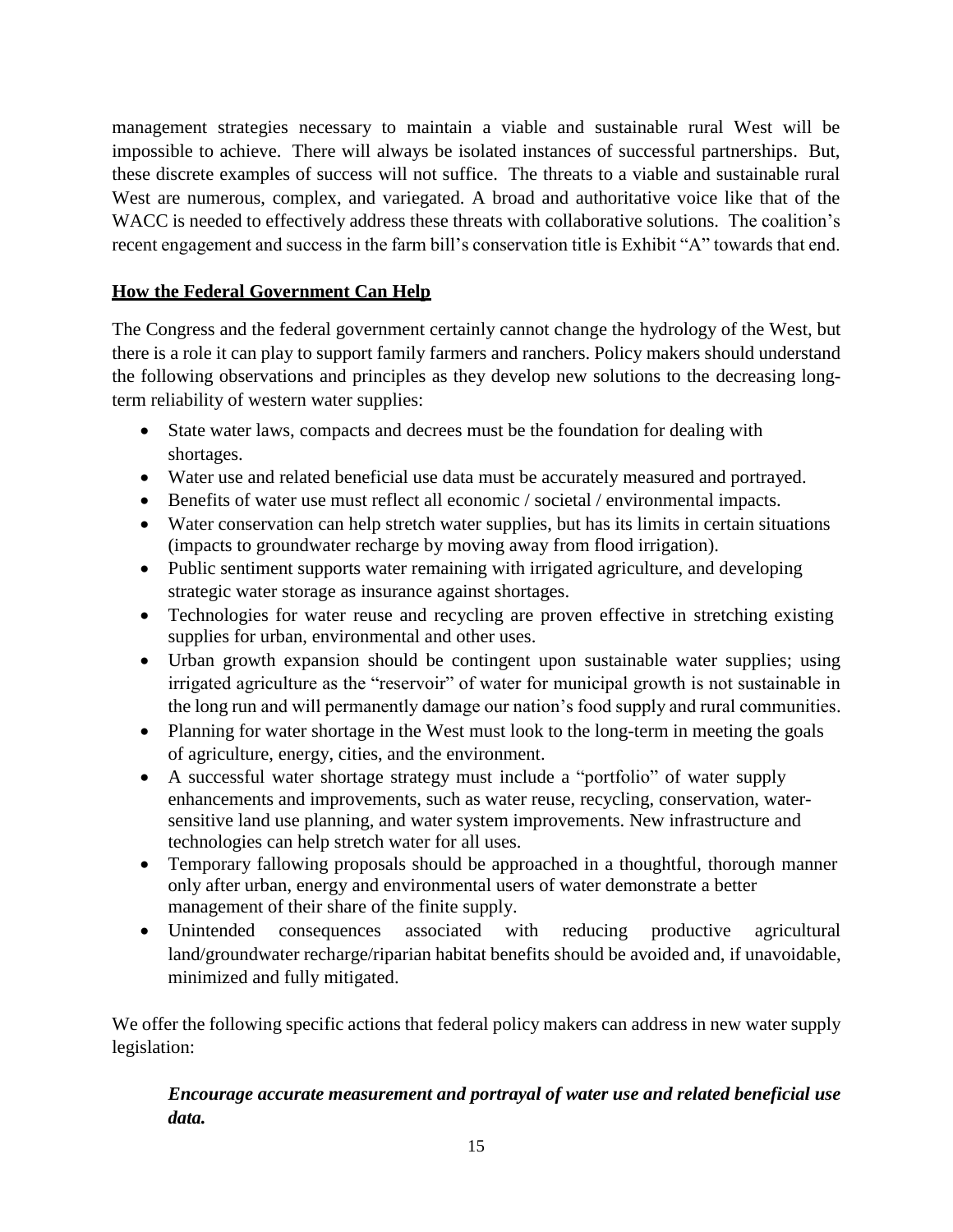As is often the case, what happens in California often has a ripple effect that extends to other Western states. For example, the common misconception that "farmers use 80% of the water" is applied by critics of irrigated agriculture in areas throughout the West. We need to find clear and comparable ways to present these types of water use numbers as we struggle with finding the appropriate way to prioritize our water uses among competing demands. And, we need a solid understanding of how water used for environmental purposes is really benefitting the species or habitat it is intended to protect, and how to more efficiently manage such uses for maximum benefit using less water, the same standard to which irrigated agriculture is currently being held.

# *Find ways to streamline regulatory hurdles to assist in developing new environmentallysensitive storage projects and other necessary infrastructure improvements.*

In past Congresses, several bills have been introduced that were intended to facilitate the construction of new surface storage facilities. Congress should work to pass legislation to increase water storage throughout the western United States.

The President and Congress will prioritize whatever federal funds are available to meet existing and future water supply needs. As for the rest of the necessary capital needed to develop and construct this new water infrastructure, it must come either from state and local governments or from the private sector. If the federal government cannot fund the required investments, it should take meaningful steps to provide additional incentives for non-federal entities to fill the void, and remove barriers to the new ways of doing business that will be required.

The Alliance believes that the federal government must seriously consider adopting a policy of supporting new projects to enhance water supplies while encouraging state and local interests to take the lead in the planning and implementation of those projects. Local and state interests (see Sites JPA example above) have shown enormous creativity in designing creative water development projects. Water agencies have at times obtained additional federal funding through the appropriations process; however, Reclamation could also supplement this effort by providing funding for local partnership agreements, especially where Reclamation and its water contractors are identified as potential beneficiaries.

## *Provide additional funding to support WaterSMART and/or other programs that provide incentive-driven cost share money for new water conservation projects.*

Small federal investments in cost-shared, competitive grants help irrigation districts make larger investments in water conservation and management technologies that can help stretch water supplies to meet unmet needs. The Secure Water Act should be reauthorized to extend these grant programs into the future. Additionally, legislation should be enacted to authorize Reclamation to develop or access a WIFIA-like loan program, which would increase access to affordable, longterm, credit-based loans to help support locally developed water projects across the West.

### *Require fish and wildlife agencies to set scientifically based priorities and be accountable*